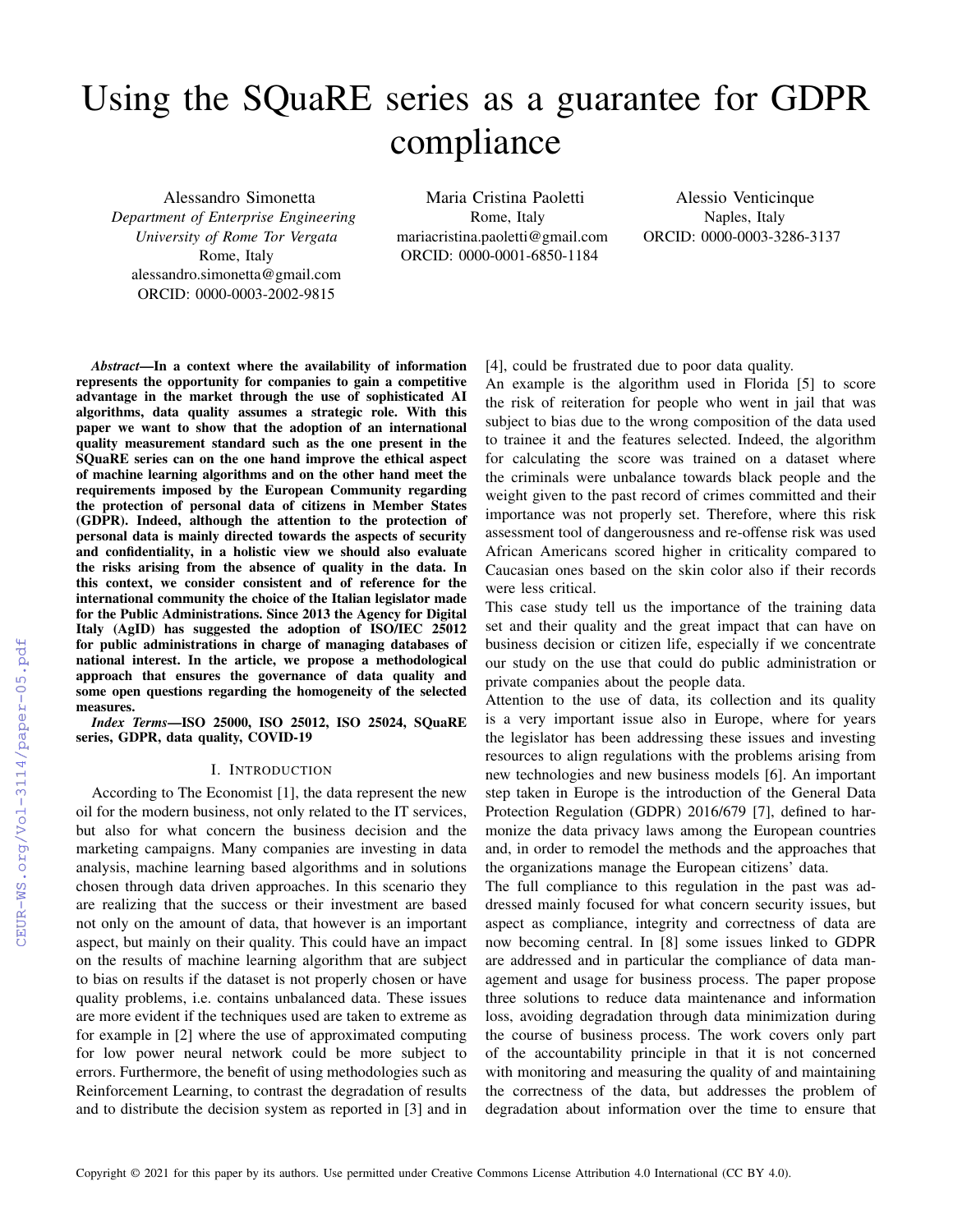the data once processed is usable for business purposes, in accordance with regulations, even if some of it loses its correctness.

These aspects are taken into account also in [9] that deals with the problems of GDPR compliance in use of Public Geographic Information System for research and practice. The team apply the pseudonymisation to GIS information to guarantee the privacy of the users that share their data.

In [10] the OpenEHR standard is proposed to address some requirements of data privacy regulation. It gives a guideline to guarantee that software for electronic health records are interoperable and secure. The health domain is very sensitive to data quality since the effects of a minimum error can cause irreparable damage with death or serious injuries. However, the work addresses the requirements of integrity and traceability related to data quality; the proposed versioning assure the indelibility of the clinical record preventing any information from being deleted. The creation of a new version of the electronic clinical record is important against the lost, destruction or accidental arm of data. This is only a part of the data quality and a section of the requirements that sensitive information must meet, it does not define KPI or measurement process. Furthermore, the paper is concentrated on clinical data only and miss to consider other information as personal data accuracy that are an important issue. In [11] more details on data quality are presented, and a clear picture of the problem affecting clinical records is reported. However, the study focus only on medical information and is not easy to standardize and applicate to different domains.

According to GDPR, each processing of personal information must be performed in accordance with the quality principles established by art. 5 (adequacy, correctness, update, security, protection, integrity) following the requested criteria of accountability of the data owner. He must guarantee not only the respect of these principles, but also the evidence that he applied all the actions to protect the data (art. 5, par. 2 and art. 24, par. 1). The regulation assigns specific obligation to the responsible for the processing, different compared to those identified for the owner, and in particular the implementation of appropriate technical and organizational measures to ensure the security of the treatment (art. 32) through the concepts of confidentiality, integrity, availability, resilience and ability to restore.

The GDPR is not the only regulation in which quality characteristics (accuracy, completeness, correctness, up-to-date, security, protection, integrity) are reported with a clear meaning but difficult to compare in the absence of a common metric described by a calculation algorithm. Indeed, even the European Solvency II regulation [12], establishes the need for insurance companies to have internal procedures and processes in place to ensure the appropriateness, completeness and accuracy of the data used in the calculation of their technical provisions (art. 82 Data quality and application of approximations, including case-by-case methods, for technical provisions). When granting the basic solvency capital requirement of approval, insurance supervisors must verify the completeness, accuracy,

and adequacy of the data used (art. 104 [12]). In addition, insurance companies must provide for a regular cycle of validation of their internal model that includes assessment of the accuracy, completeness, and adequacy of the data used in the internal model (art. 124 [12]).

In this scenario, where regulations require to ensure certain characteristics related to the management and maintenance of the data over time, many efforts are directed towards ensuring a high level of security for information management, thanks to the application of the ISO/IEC 27000 series [13], but fewer organizations are concerned about managing the risk associated with their management and quality. A good solution could be the application of the ISO 31000 series [14] which provides principles, a framework and a process for managing risk. In section II we describe the state of the art related to the SQuaRE approach to data quality assurance and what benefits are recognized from its adoption in several case studies. A focus will be made on the implications of COVID-19 on the application of GDPR in the health field. In section III we will present the extension of Italian institutions' approach to data quality and we will extend it as a solution to be adopted by private organizations, also as an indispensable support to demonstrate full complaince to GDPR. In section IV we will identify the limitations of this work and how we intend to address them in the future. Finally, in section V we will present concluding remarks.

## II. STATE OF ART

## *A. GDPR Data Quality Compliance in COVID-19 Pandemic*

The pandemic emergency boosted the digitalization and the use of online services. The smart working catching on many organizations highlighted problems related to data privacy and data quality, especially for what concern issues that clash with the need for infection tracking. New type of communication and workflows are been developed and adopted during this time with the objective to be accepted by worker and to transmit them trust in data management and security. A central point in this new situation is the compliance of all the data to GDPR. Many organizations had problems related to guarantee its requirements and to manage the information in the right way.

Scientific papers address different aspects of the consequence of COVID-19 pandemic emergency on data privacy and protection in these two years. In [15] a literature review is presented about publications that explore the effect of the COVID-19 outbreak on GDPR compliance. The work identifies some critiques of the regulation and in particular, it focus on the ethical use of health data during the pandemic. Furthermore, the infrastructure use and the absence of controls let the possibility of cross border transfer of data outside the Europe. These aspects are treated also in [16], where the authors study the use of personal information for research activities to defeat the COVID-19 and some criticalities linked to specification of GDPR. The normative has foreseen procedures to support research in pandemic and the processing of sensitive data, included personal and health, but the derogation of some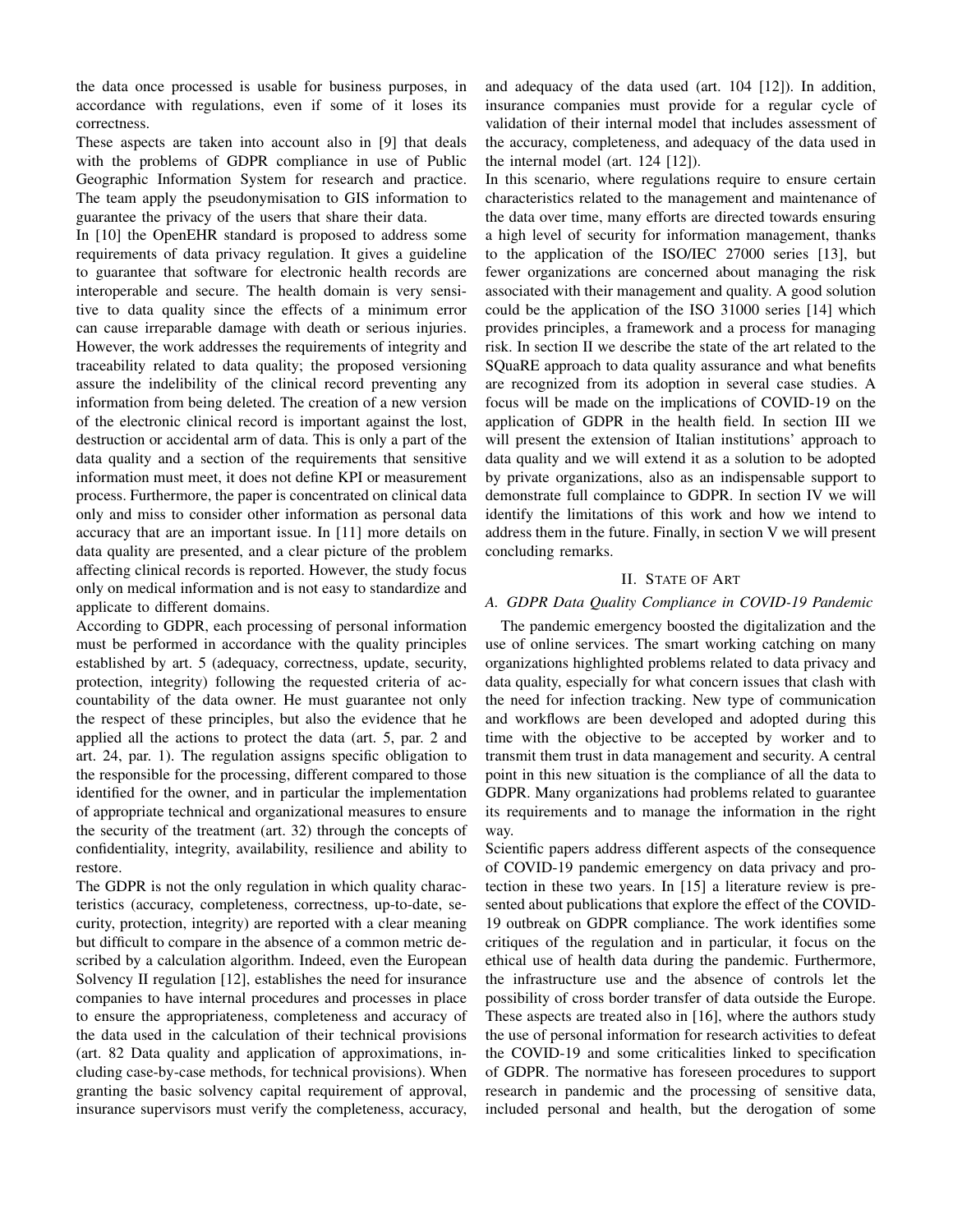aspect to national laws is an obstacle to a coordinated global research. This work enhance also the lack of a framework that support the proof of compliance of data management to desired requirements. A particular case of this problem is studied in [17]. The paper describes the problems linked to traceability application offered by mobile devices, Android and iOS based, to monitor the contacts between people and infections. The European legislation is analyzed with respect to sector-specific international rules, as the US Health Insurance Portability and Accountability Act (HIPAA), highlighting the pros and cons of its flexibility in responding to critical health situation.

These scenarios show that the action to protect data and the compliance to regulation is often unfulfilled due to the lack of a common guidelines and the heterogeneity of normative.

Although, it is reported that data accuracy is a non-core aspect of data privacy, individuals have the right to correct inaccurate or incomplete personal data that is processed. Using the SQuaRE series as a data quality measurement standard and in order to support GDPR compliance provides for a single reference with respect to individual national regulations helping to harmonize the application of legislative specializations in different countries.

# *B. The SQuaRE Approach*

In this section, in order to support our work, we report an extensive scientific production that focuses on the application of data quality standards and in particular the SQuaRE series to achieve measurable and well-defined goals. Such approaches form the basis of our proposal that aims to achieve full GDPR compliance by achieving the right level of accuracy and satisfying the entire data quality characteristic by applying the SQuaRE series.

Some studies propose a framework for data quality evaluation to let organizations to be able to support and maintain data quality. In [18] the described framework is based on ISO/IEC 25012 [19] and ISO/IEC 25024 [20] and consist of a software that recognize several patterns that identify common failures of organization and help to evaluate the KPI defined for this patterns obtaining a clear picture of the data quality. Small organizations could be not prepared in the application of the standards to their data. The framework presented and the tools, that are starting to spread, represent a solution, that, if widely adopted, can help such companies to guarantee the compliance to the standards with advantage for services results and business decisions.

The problem of data quality and in particular of bias present in dataset used for machine learning algorithm is studied in [21]. This type of systems go under the name of Automated Decision Systems (ADM) as described in [22]. These are tools in which the decision is taken by an AI algorithm in autonomy. The use of algorithms in software involves aspects of daily life such as the marketing campaigns to suggest to customers on a web platform. The work aim is to verify the balance of the dataset before it will be used in prediction algorithm and it cause discriminatory problems. The paper defines metrics with the dual purpose of identifying bias and providing solutions

that can be used within the measurement framework of the serie SQuaRE. The integration of the proposed metrics into the data preparation pipeline for machine learning with the analysis of intrinsic properties of dataset could anticipate the emergence of discriminatory behavior of algorithms that in particular case may contravene laws or infringe human rights. Nowadays, the most successful organizations are those who are able to collect data, select the right set and guarantee the best quality. Their decisions follow a data driven approach and if the basis are wrong, the strategies implemented and the services offered will be affected with negative consequences. Therefore, organizations to be confident with the results of their processing must trust their data. To achieve this level of confidence organizations are implementing the regulation present into the standards and applying process and framework. Many of them are applying data quality evaluation process and data quality management in order to obtain certification for their repositories and not only for the software that they use to process them. In [23] are reported three case studies of data quality evaluation and certification process about repositories. An independent entity verifies and certifies that the company's database complies with the requirements defined in the regulation. The organizations are different each other for what concern dimension and business domain. The two visions are analyzed to evaluate the impact of the adoption of the ISO/IEC 25012, ISO/IEC 25024 and ISO/IEC 25040 [24] and their benefit recognized in the three organization before and after the process. The case studies consist, for each of them, of two phases. The first evaluate the data quality and address the issues found; the second consist in another evaluation on the improved databases to obtain the certification. The results show that applying their methodology helps the organization to get a better sustainability in the long term, improve the knowledge of the business and drive the organizations in better data quality initiatives for the future. An element often found in these articles is related to the use of open formats for archiving aspects to promote portability regardless of the technology used. These are all concepts defined in the SQuaRE series.

## III. THE SOLUTION PROPOSED

Previously, we have shown that there are ambiguous interpretations about characteristic of data quality linked to regulations and laws that lead to heterogeneous approaches and uncertainty in the level of adherence to the requirements that must be met. These issues are addressed by scientific works that, also with the support of some case studies, manage to define methodologies and processes to achieve a high level of data quality through the application of standards. In the following we will show our proposal starting from what has been done by the Italian Public Administration to achieve the levels of data quality it needs.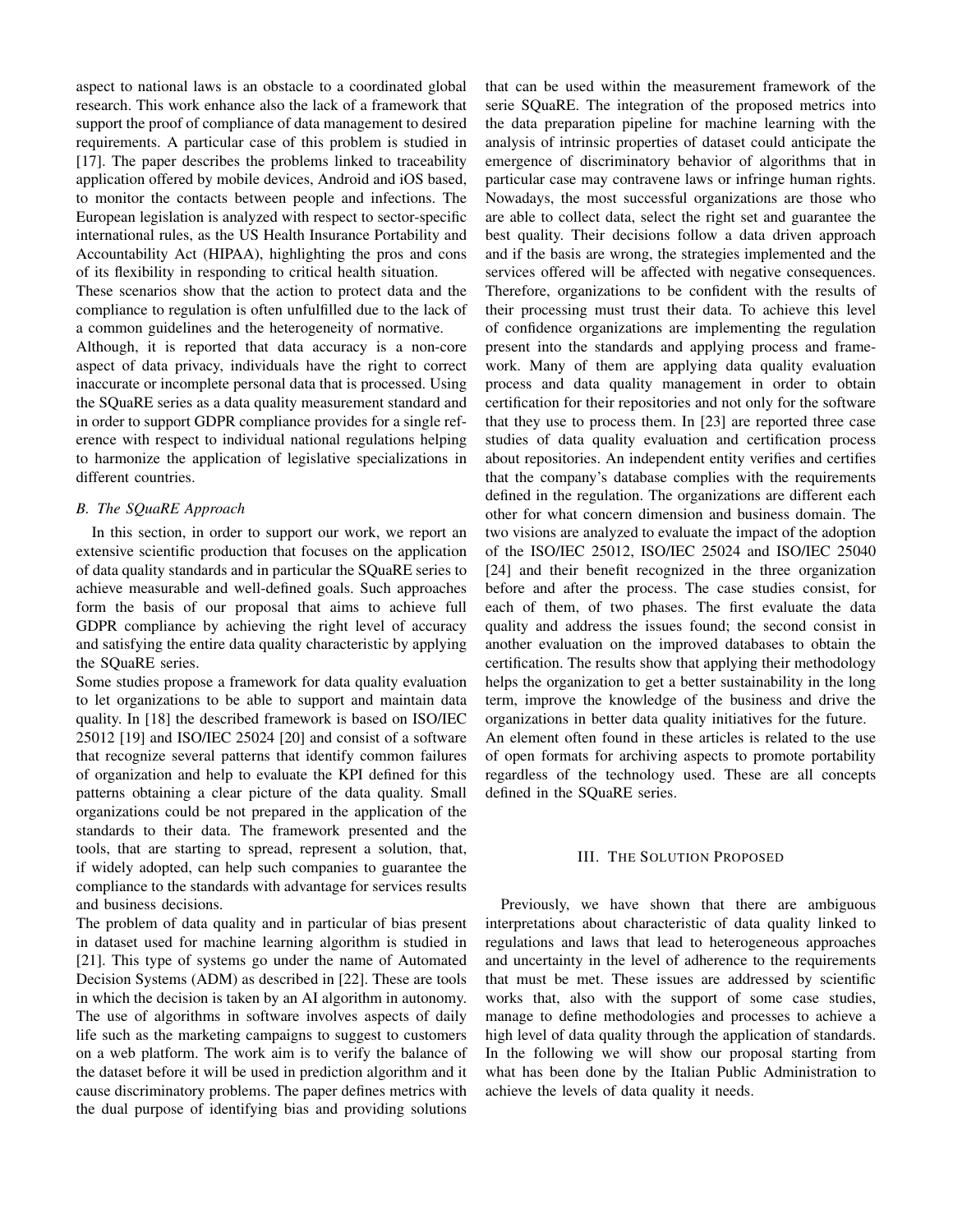# *A. Italian Digitization Process*

In Italy, the process of modernization and digitization of the Public Administration began with the Digital Administration Code (Legislative Decree n.82 of March 7, 2005), which states that public administration data must be made available and accessible with information and communication technologies that allow their use and reuse.

In 2013, AgID (Digital Italy Agency) with the resolution n. 68 defines, for databases of national interest, the compliance with the quality characteristics defined in the international standard ISO/IEC 25012 "Data quality model".

The adoption of the standard for databases of national interest is thus the reference for both the Public Administration and private companies, also in order to enhance the value of information assets and improve the quality of services offered and their efficiency. The adoption of this data quality governance system responds to their growing need for dissemination and transparency of the information processed. At the beginning, the AgID, in order to simplify the adoption of ISO/IEC 25012, had identified a minimum set of characteristics (accuracy, completeness, consistency and currentness) from which to start and then extend to the entire set. Moreover, in the following years through the Three-Year Plan for Public Administration, an essential tool to promote the digital transformation of the Italian Public Administration, the importance of the use of ISO/IEC 25012 is reaffirmed.

In particular, in the Plan for the three-year period 2020-2022 [25] AgID promotes the increase of data and metadata quality (OB.2.2) of which the increase in the number of open datasets conforming to a subset of quality characteristics derived from the ISO/IEC standard (R.A.2.2b).

### *B. Method*

The proposed approach is based on four main phases (Fig. 1): the initial design, the exercise of the measurement process, the evaluation of the obtained results, and the last phase about the identification of improvement actions. In the initial design phase we need to choose the reference context (conceptual, logical and physical level), we define the quality requirements and the quality model of data to adopt. During this phase it is evaluated the opportunity to reduce/extend the model (override/overload of characteristics and/or measures) and identify the target entities in the appropriate phase of the data life-cycle. Fig. 2 shows the relationship between the data quality characteristics provided in ISO/IEC 25012 and the GDPR principles, noting that these relationships have been highlighted as examples and depend on the context of application. Since each quality characteristic is calculated through the sum of the contribution of several sub-measures, each organization can choose to give more or less importance to individual contributions by assigning a weight to them.

In addition, if we consider comparing different quality characteristics, we may find a different granularity of the constituent contributions to the measures. In this case, the organization may choose to adopt new sub-characteristics or select a subset of them in order to make the measurement system balanced.



Fig. 1. Data Quality Governance.

The measurement process can take place through commercial software or, more simply, by building a set of modular queries, reusable and moldable on different realities depending on the model identified. The evaluation of the results must be carried out by an expert who assesses the level of quality achieved at the end of each iteration and the progress of the same, at various levels of granularity, over time. The organization has to implement, if needed, improvement actions to mitigate risk and improve services through greater IT efficiency and enhancement of data as an asset.

#### *C. Expected Results*

The application of the proposed approach allows the organization to measure the quality of their data and to identify issues related to their acquisition and management. The organization can have the possibility of quality controlled and certified information. The automatization of data management and control eliminates manual queries and cleaning operation. High quality data support the collaboration and the exchange of information between internal and external company structures.

On the other hand, if organizations do not control data quality, they may not only be exposed to bias in sensitive data due to incomplete dataset, but are also subject to different types of risk [26].

The methodology proposed in this paper allows the organization to demonstrate that all activities have been put in place to control and properly manage the data.

The application of a standard capable of supporting the achieving the quality objectives common to the public and private sectors, allows to trace a collaborative direction between these two actors, establishing a virtuous cycle where the application of the same principles makes it easier for both the verify and the prove of compliance with certain national or European rules.

# IV. LIMITATION AND FUTURE WORKS

In this paper, are not considered problems linked to the traceability and the validity of the source of information that can play a key role in automate the process of data controls over the time. In a scenario where the organization has traceability on the source of its data or part of it, and can easily know its validity status, it can automate the measurement of its quality and take action to meet its targets.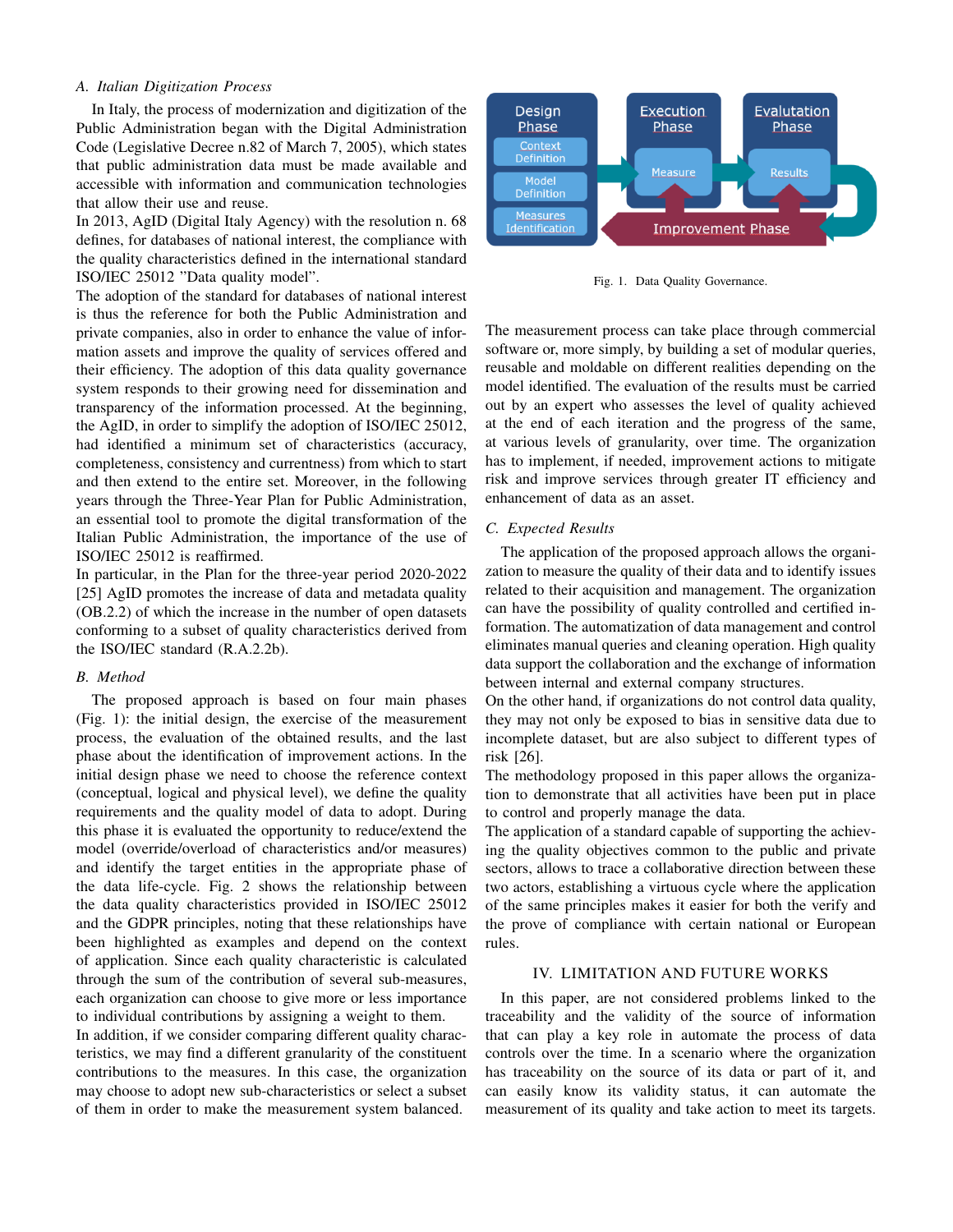

Fig. 2. Relationship between ISO/IEC 25012 characteristics and GDPR principles

As we presented, the data integrity has great importance in those applications where the quality of the services is linked to the composition of dataset. The correctness and the absence of malicious acts is paramount to avoid that organizations can offer a wrong results to their customers or make wrong business decision. The spread of services based on corrupted data could distribute misinformation and compromise compliance with the directives.

In order to get this target we will evaluate in our future work the use of blockchain technology. Its use is starting to be analyzed especially for domain as healthcare and food and beverage as reported in [27]. In this approach, the data are distributed over a network of nodes that approve the correct transaction, with a consensus algorithm, and reject the malicious one. This architecture guarantee the absence of a single point of failure and of central control that could be a point of attack. The data are stored in chain of blocks, where each of this contains the data, a timestamp and the hash of previous block. If the data inside a block is changed, its hash will be different from the hash stored into the chain, so the blocks will be invalidate.

These features are what we need to guarantee the integrity and the validation of data and between the different methodologies that implements the blockchain we will consider the use of the Ethereum and his smart contracts functionality. These smart contracts enforce a contract or an agreement between parties through code without the use of an authority.

The Ethereum Virtual Machine (EVM) provide the services to publish the smart contracts on the Ethereum blockchain. These can be used to store variables within them, which in our case can be the data or information related to them. If on the one hand this allows to validate the contents in the blocks through automatic operations, public and shared, there is a limitation in the use of the blockchain due to the size of the transactions because of the content that you want to put in the blocks. In particular, it is difficult to ensure that every participant agrees to and complies with the relevant rules on personal data protection in public blockchains. Aspects such as a data principal, a data fiduciary, or a data processor on a blockchain network have no clear demarcation.The compliance of these aspects with the GDPR and how the SQuaRE series can help to solve them will be discussed in more detail in future works due to their complexity of treatment.

#### V. CONCLUSION

GDPR compliance is well addressed by following compliance with the ISO/IEC 27000 and ISO/IEC 31000 series, however the lack of quality in some features mentioned in art. 5 of the GDPR can lead to errors that impact European citizens. For example, a health recall campaign for a cancer prevention screening sent to an outdated residential address causes harm to the citizen who is not reached by the communication. The use of blockchain technology can help manage this type of